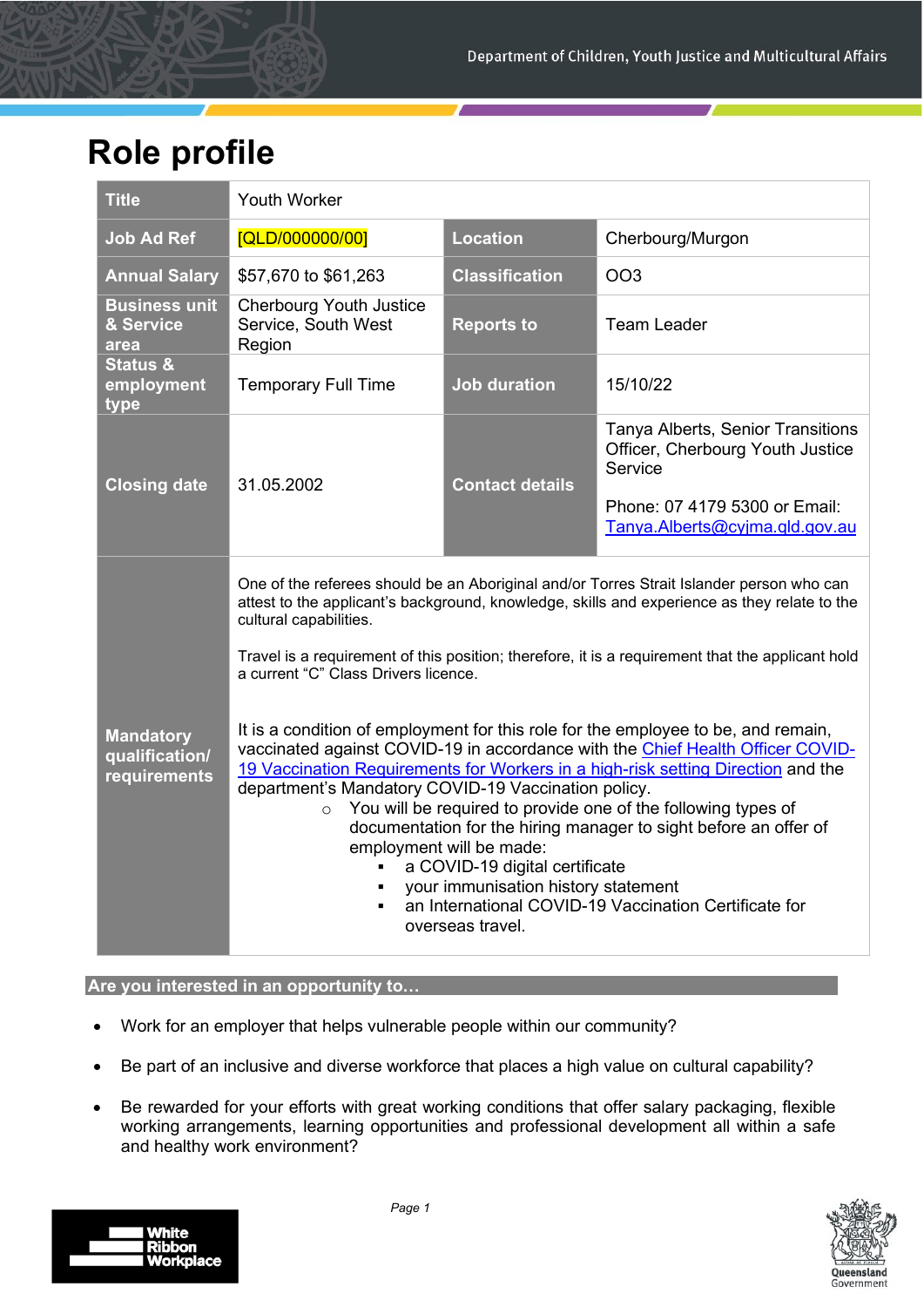**Do you have a commitment to…** 

- Working with Aboriginal and Torres Strait Islander peoples?
- Understanding Aboriginal and Torres Strait Islander peoples and cultures?
- Recognising issues affecting Aboriginal and Torres Strait Islander peoples today?
- A united, harmonious and inclusive Queensland as articulated in the *Multicultural Recognition Act 2016* and Multicultural Queensland Charter?
- Communicating respectfully?

#### **Department of Children, Youth Justice and Multicultural Affairs**

In the Department of Children, Youth Justice and Multicultural Affairs (the Department) you will have the opportunity to work together with people, partners and places to support children, young people, and families to be safe and to thrive in culture and communities.

Our programs and community partnerships preserve cultural connections for Aboriginal and Torres Strait Islander peoples to achieve positive life outcomes.

By working with us, you will have the opportunity to work with staff from across the department and other government agencies to resolve complex issues and change life trajectories.

As public servants, we are committed to the highest ethical, professional and service standards in the delivery of outcomes for the people of Queensland.

Our department believes that we are leaders at all levels. We enact this through our Leadership Charter:



More information about us can be found here:

**Website:** <https://www.cyjma.qld.gov.au/>

**LinkedIn:** [https://www.linkedin.com/company/DCYJMA/](https://www.linkedin.com/company/dcsyw) 

**Facebook:**

| l White          |
|------------------|
| l Ribbon         |
| <b>Workplace</b> |
|                  |



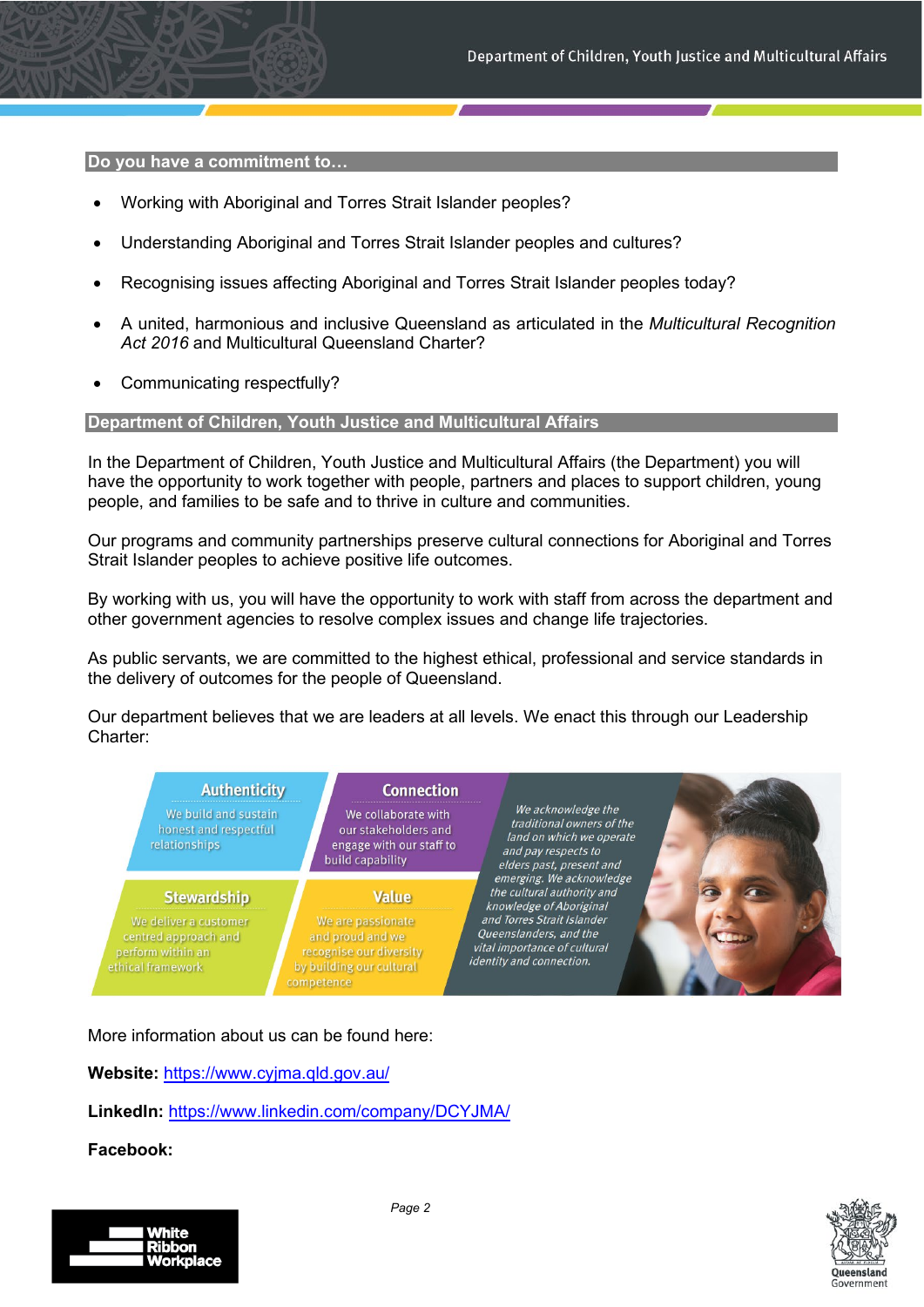- [Child and Family Queensland](https://www.facebook.com/childfamilyqld)
- Multicultural Affairs

# **Twitter:**

- Child and Family Queensland: [@childfamilyqld](https://twitter.com/childfamilyqld)
- Multicultural Affairs: @multiculturalQ

### **About Youth Justice**

Youth Justice provides early intervention, statutory youth justice and detention services to ensure that young people are held accountable for their offending behaviour. We help support them to become responsible members of the community. More information about Youth Justice is available from our [website.](https://www.qld.gov.au/law/sentencing-prisons-and-probation/young-offenders-and-the-justice-system)

### **Your contribution**

The role of the Youth Worker is to provide supervision and support to young people subject to a youth justice intervention.

### **Key duties and responsibilities**

The Youth Worker key responsibilities are:

- Provide supervision and support to young people in accordance with relevant legislative provisions, strategic priorities, statutory delegations, departmental policies, procedures and contemporary best practice.
- Support the Program Coordinator in relation to the maintenance of services for young people subject to youth justice interventions.
- Provide supervision and support to young people to assist with their compliance with court orders and reintegration into the community in accordance with the case plan.
- Negotiate with other Government and community agencies, on behalf of young people, so as to enhance their access to services in accordance with the case plan.
- Maintain records of program attendance and prepare reports to assist case planning and reviews, and attend these meetings as required.

# **Delegations**

Youth Workers have a range of statutory delegations under the *Youth Justice Act 1992*.

#### **Is this role for you? Consider the Leadership competencies for the role.**

The Queensland Public Service Leadership competencies for Queensland (LCQ) applies to all role profiles within the department. This role profile is aligned to the **individual contributor** profile of the LCQ and outlines the relevant competencies and corresponding behaviours from the **individual contributor** profile that are the basis of assessment of your suitability for the role. To be successful in this role you will be required to demonstrate capability in the following areas:



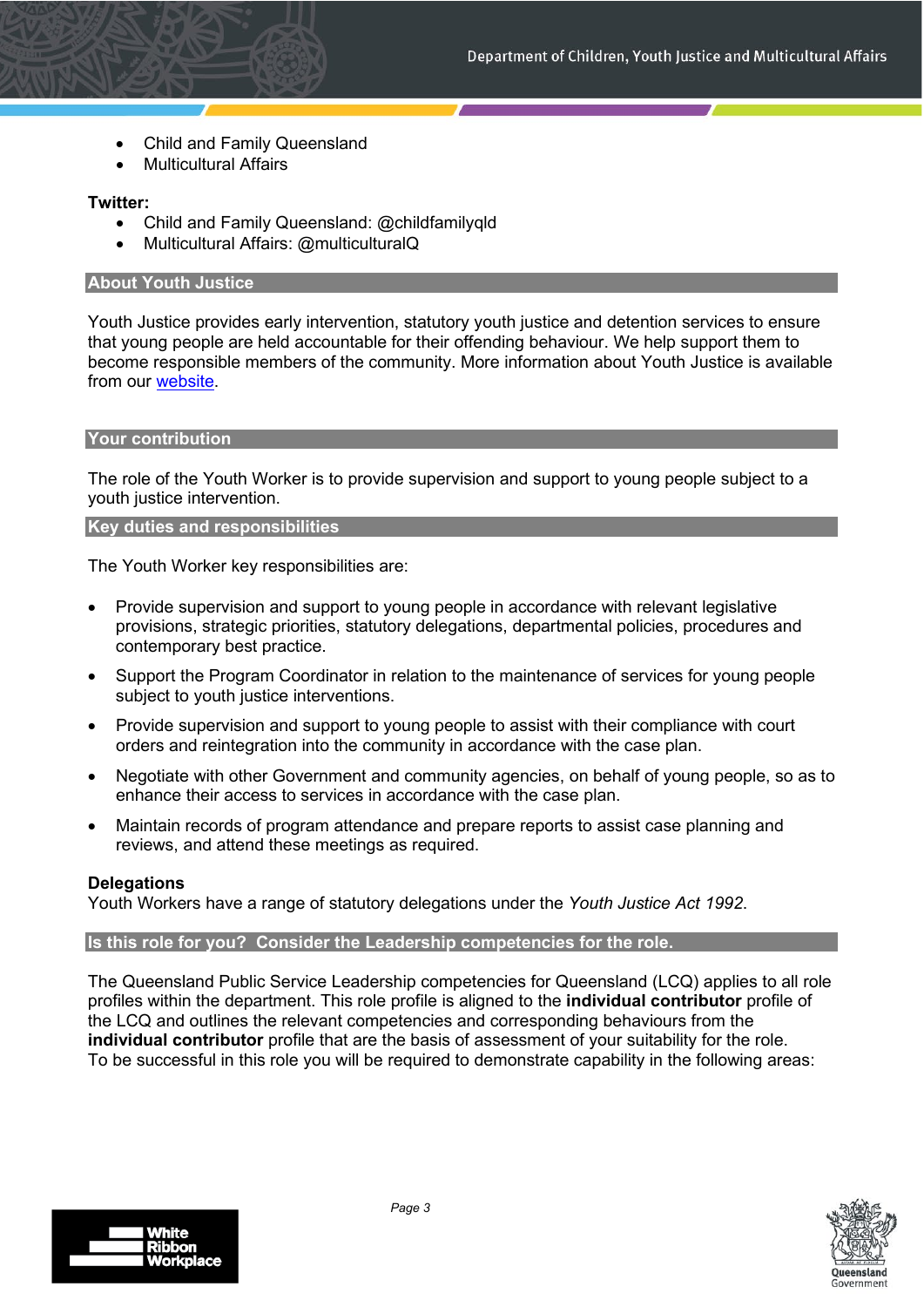| <b>Vision</b>                                                                                                                                                                                                                                                                                                                                                                                                                                                                                                                                                                                                                            | <b>Results</b>                                                                                                                                                                                                                                                                                                                                                                                                                                                                                                                                                                                                                                           | <b>Accountability</b>                                                                                                                                                                                                                                                                                                                                                                                                                                                        |  |  |
|------------------------------------------------------------------------------------------------------------------------------------------------------------------------------------------------------------------------------------------------------------------------------------------------------------------------------------------------------------------------------------------------------------------------------------------------------------------------------------------------------------------------------------------------------------------------------------------------------------------------------------------|----------------------------------------------------------------------------------------------------------------------------------------------------------------------------------------------------------------------------------------------------------------------------------------------------------------------------------------------------------------------------------------------------------------------------------------------------------------------------------------------------------------------------------------------------------------------------------------------------------------------------------------------------------|------------------------------------------------------------------------------------------------------------------------------------------------------------------------------------------------------------------------------------------------------------------------------------------------------------------------------------------------------------------------------------------------------------------------------------------------------------------------------|--|--|
| <b>Leads strategically: Thinks</b><br>$\bullet$<br>critically and acts on the<br>broader purpose of the<br>system.<br><b>Stimulates ideas and</b><br>$\bullet$<br><b>innovation: Gathers</b><br>insights and embraces new<br>ideas and innovation to<br>inform future practice.<br>Leads change in complex<br>$\bullet$<br>environments: Embraces<br>change and leads with focus<br>and optimism in an<br>environment of complexity<br>and ambiguity.<br><b>Makes</b><br>insightful<br>$\bullet$<br>decisions:<br><b>Makes</b><br>considered,<br>ethical<br>and<br>courageous decisions based<br>on insight into the broader<br>context. | <b>Develops and mobilises</b><br>$\bullet$<br>talent: Strengthens and<br>mobilises the unique<br>talents and capabilities of<br>the workforce.<br><b>Building enduring</b><br>$\bullet$<br>relationships - builds and<br>sustains relationships to<br>enable the collaborative<br>delivery of customer-<br>focused outcomes<br><b>Inspires others</b> – inspires<br>$\bullet$<br>others by driving clarity,<br>engagement and a sense<br>of purpose<br>Drives accountability and<br>$\bullet$<br>outcomes - demonstrates<br>accountability for the<br>execution and quality of<br>results through<br>professionalism,<br>persistence and<br>transparency | <b>Fosters healthy and</b><br>inclusive workplaces:<br>Fosters an inclusive<br>workplace where health,<br>safety and wellbeing is<br>promoted and prioritised.<br><b>Pursues continuous</b><br>$\bullet$<br>growth: Pursues<br>opportunities for growth<br>through agile learning,<br>and development of self-<br>awareness.<br><b>Demonstrates sound</b><br>$\bullet$<br>governance: Maintains a<br>high standard of practice<br>through governance and<br>risk management. |  |  |

To find out more about the behaviours and competencies required for this role visit, [www.forgov.qld.gov.au/leadership-competencies-queensland](http://www.forgov.qld.gov.au/leadership-competencies-queensland) for the complete Leadership Competencies for Queensland booklet.

# **Conditions and benefits of the role**

The department provides access to an employee assistance program and a range of learning and development opportunities. Your employment experience with the department will include work-life balance with flexible working options such as flexible start times and telecommuting, competitive salary and benefits (including up to 12.75 per cent superannuation contributions by your employer), generous leave entitlements, career progression opportunities and the chance to make a difference to the people and communities of Queensland.

The department is committed to building an inclusive culture that respects and promotes human [rights](https://www.forgov.qld.gov.au/humanrights) and [diversity.](https://www.forgov.qld.gov.au/inclusion-and-diversity-commitment) We respectfully journey together to aspire to be the most culturally capable agency in the nation. We are an inclusive, equal employment opportunity employer and place value on our diverse workforce. We encourage applicants representing all genders, ethnicities, ages, languages, sexual orientations, and people with disability or family responsibilities to apply.

#### **How to apply**

To enable us to assess your merit, your application should include:



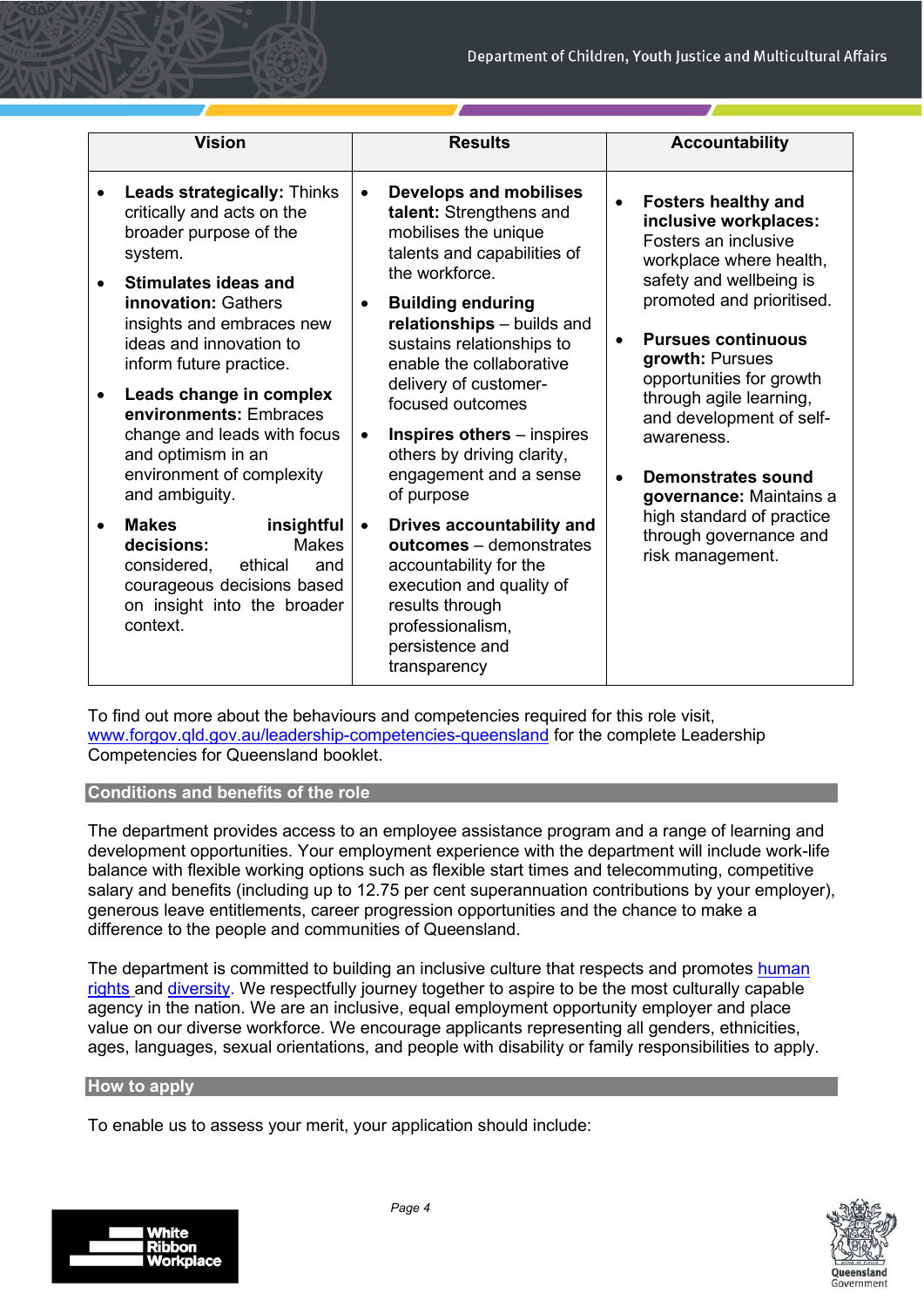- a **statement** not more than two pages that summarises your skills, experience and achievements against the leadership competencies/capabilities and duties/responsibilities
- a **current resume** containing details of 2 referees. At least one referee should have a thorough knowledge of your work over the past two years as your manager or supervisor.
- Apply via [www.smartjobs.qld.gov.au](http://www.smartjobs.qld.gov.au/)

If you experience any technical difficulties when accessing [www.smartjobs.qld.gov.au,](http://www.smartjobs.qld.gov.au/) please contact 13 QGOV (13 74 68). All calls relating to the status of your application once the vacancy has closed should be directed to the contact officer on the role profile.

If you do not have internet access and are unable to submit your application online, contact the QSS Customer Support Team on 1300 146 370, between 9am to 5pm Monday to Friday, to enquire about alternative arrangements.

Late applications cannot be submitted via Smart jobs, so please allow enough time before the closing date to submit your application. If the Selection Panel has granted approval to consider a late application, contact the QSS Customer Support Team on the numbers above to arrange this.

Hand delivered applications will not be accepted.

Applicants can provide information to demonstrate their skills against the capabilities of the role profile by including the following statement in the role profile:

• To apply for the role, your application should include something that outlines why you want to do this role and demonstrates your skills and experience to make a difference.

Examples of flexible and creative options:

- Visual representation of your story with a written/video explanation of its meaning
- One page outline of your skills and experience
- Short 5 minute video explaining your skills and experience

See tips on [how to write a resume and cover letter](https://www.qld.gov.au/jobs/finding/pages/resume.html)

**Other important information** 

- The department is proud to be an accredited White Ribbon Workplace. Domestic and family violence has no place in our homes, communities or workplaces and we are committed to preventing violence and supporting employees affected by domestic and family violence.
- Working in eligible regional and remote locations can attract additional benefits which may include financial incentives, subsidised accommodation, and additional leave. For further information, visit our website at [www.cyjma.qld.gov.au/about-us/careers/benefits-working-us/remote-regional-incentives](http://www.cyjma.qld.gov.au/about-us/careers/benefits-working-us/remote-regional-incentives)
- A probationary period may apply to successful applicants to permanent roles who are external to the public service (unless advised otherwise), after which time confirmation of appointment will be dependent upon satisfactory performance review.